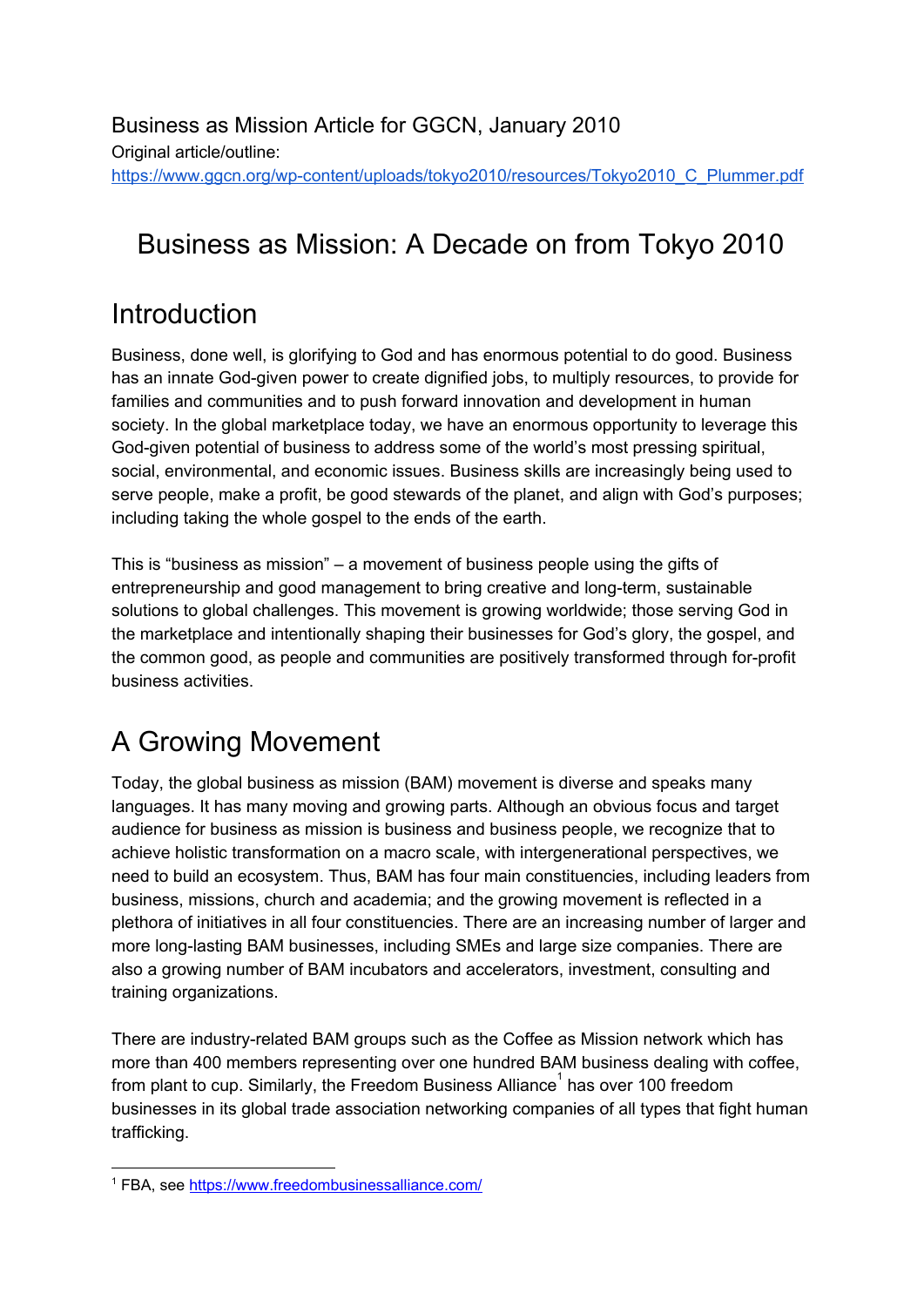Within the movement there are also well established national or regional networks that operate in languages like Korean, Portuguese, and Chinese,  $\hat{f}$  and these convene conferences and publish language-specific materials on BAM.

Almost all of the oldest and largest evangelical mission agencies in the world have embraced BAM and are pursuing ways of putting it into practice. There is also an increasing number of local churches and major denominations around the globe involved in BAM. The same applies to various academic institutions, and the number of academic theses on BAM continues to grow. Every year there are major BAM conferences on every continent.

These are just a few examples of BAM-related initiatives in the global BAM movement that help build the ecosystem around BAM companies.

## Staying the Course

As is to be expected, the biblical foundation for business as mission remains consistent, and as important as ever. A recently published paper in Evangelical Mission Quarterly<sup>3</sup> on the growth of the business as mission movement neatly echoes the Tokyo 2010 BAM Taskforce discussion paper, as follows:

Business as mission is founded on three biblical mandates:

The *cultural* mandate, to 'tend the garden' (Genesis 1, 2) stewarding creation and engaging in resource-multiplying activities that aid human flourishing;

The *great commandment,* to love our neighbour as ourselves (Matthew 25: 35-40) to care for the poor and vulnerable and fight injustice; and

The *great commission* mandate, to make disciples of all nations (Matthew 28: 16-20) to share Jesus' good news of the Kingdom and his commandments as we are going out into the world.

The original 2010 outline exhorted that,

These three mandates must be at the forefront when we plan and run BAM businesses. It is equally important that these three serve as a context as we continuously evaluate our practical BAM mission. We must be aware of the risk of mission drift. One may start out with high hopes and ambitions regarding all three mandates, but eventually end up just operating a business. Our unique contribution and responsibility as BAM practitioners rests on the threefold mandate.

Guarding against mission drift remains absolutely essential for business as mission practitioners. This is particularly true as the BAM movement is maturing, with many more

<sup>&</sup>lt;sup>2</sup> One example, see <http://www.chinesebam.com/>

<sup>&</sup>lt;sup>3</sup> A Growing Global [Movement:](https://missionexus.org/emq/emq-archives/emq-volume-56-issue-1/) Business as Mission – Jo Plummer and Mats Tunehag (January 2020): Evangelical Missions Quarterly Volume 56 Issue 1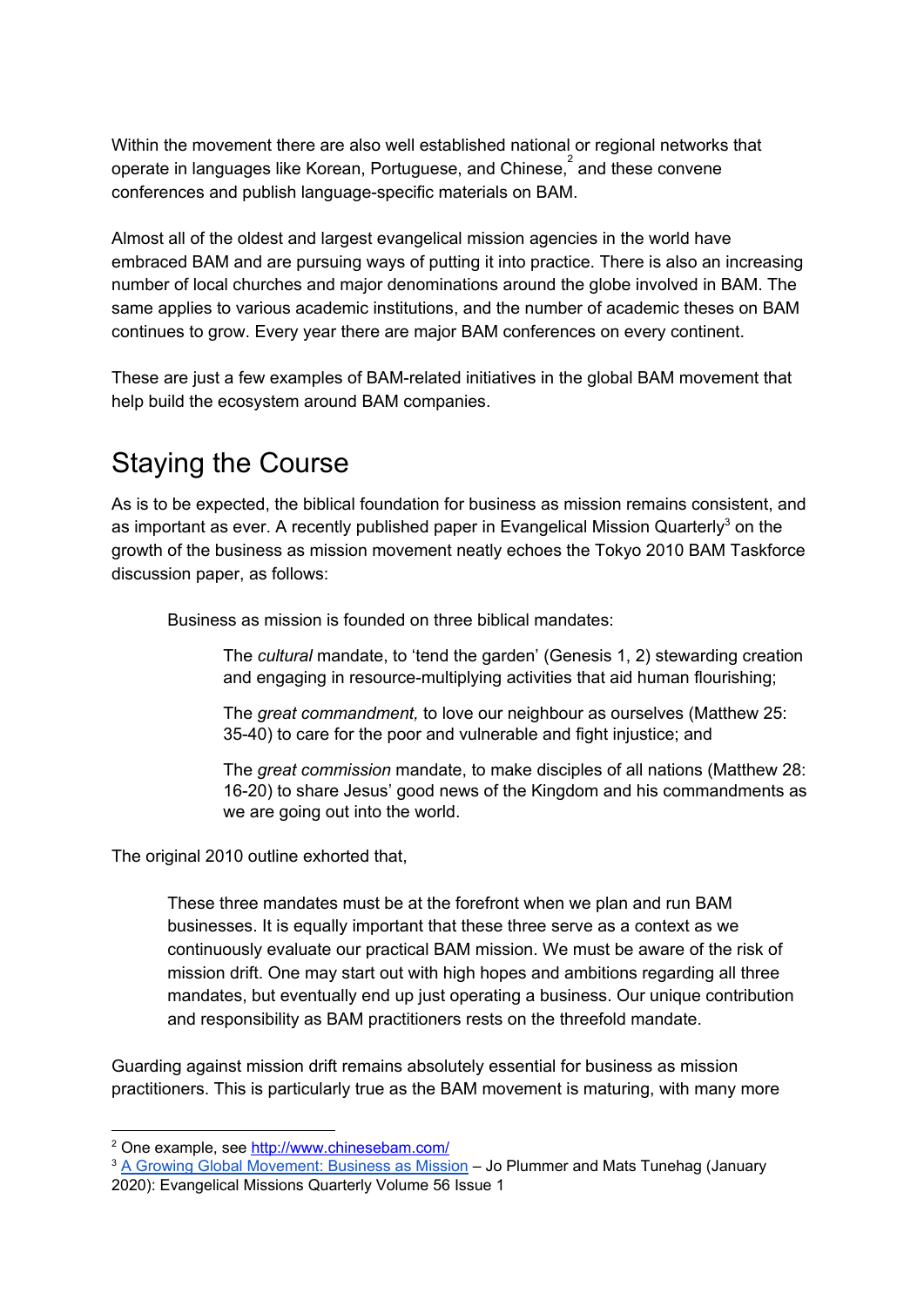companies now entering their second, third or even fourth decade. More and more founders are urgently considering the issue of succession planning as they seek to hand off their initiatives to a next generation of like-minded practitioners with the right skill-sets to stay on course for long-term business growth and missional impact. Succession, keeping "mission true", and ensuring the longevity of BAM companies have become critical issues for the movement today.

## Reflection on Needs and Gaps in the BAM Movement

The original article identified eight particular "needs and gaps" taken from a longer article by Mats Tunehag<sup>4</sup>, that provided a focus for the BAM Taskforce discussion at Tokyo 2010. I would like to unpack these eight areas, briefly commenting on progress over the past decade, as well as adding dimensions that have been more recently identified or further clarified.

#### **1. Vision Impartation**

Although the business as mission movement has grown significantly in the past decade, business people and business skills continue to remain a significant untapped resource in the global church. Overcoming this issue was the focus of the 2015 BAM Global Think Tank Report on Advocacy and Mobilisation<sup>5</sup>. This consultation process, drawing on mobilisation experiences on all continents, identified ten major themes that represent the most important challenges and opportunities for creating greater understanding and participation in BAM. These ten themes have significant overlap with the eight 'needs and gaps' identified previously, and as such some will be highlighted below.

#### Two of these ten themes particularly relate to vision impartation:

#### *The world is primed for business*

The global context for business remains a significant opportunity. Entrepreneurship, particularly social entrepreneurship, is in vogue and there is an explosion of dialogue and action around enterprise solutions to poverty, ethical business, social enterprises, benefit corporations, impact investing and on and on. The world is open for business, even in places that might be hostile to other kinds of missional approach.

#### *BAM is a message that resonates*

Business as mission is part of a wider movement towards the greater integration of faith and work that has many strong advocates. In addition, many in the contemporary Church care deeply about issues related to both social injustice and unreached peoples. BAM resonates with Christians that are looking for more purpose in their vocation, which is especially true of millennials.

<sup>4</sup> See:

<http://www.matstunehag.com/wp-content/uploads/2011/04/The-Mission-of-Business-CSR+1.pdf> <sup>5</sup> BAM Advocacy and Mobilisation Report, see: <https://bamglobal.org/report-mobilisation/>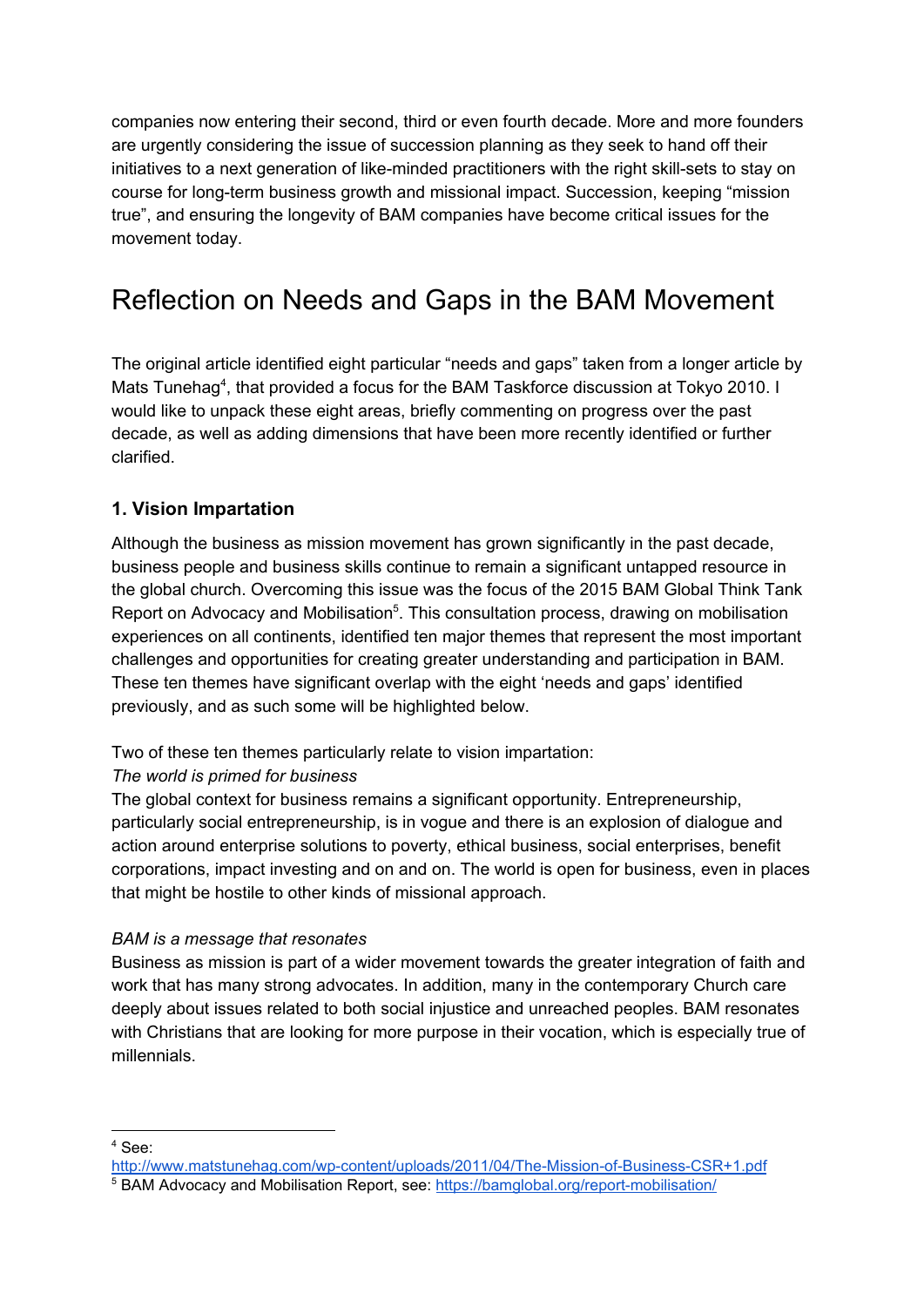A decade ago there was a greater delineation within the BAM movement between those who came from a missionary background, and had adapted to learn to run a business; and those who had come from a business background, applying their skills intentionally to global mission. Now, in addition to BAM practitioners from a variety of different backgrounds, we are seeing the emergence of a new generation of practitioners who caught the vision for BAM early on and have since intentionally prepared for BAM practice with a variety of custom-made experiences and training.

## **2. Concept Clarification**

Although BAM is now a much more widely accepted and understood mission strategy, it is still relatively new, especially in certain regions of the world. Thus BAM needs continued clarification, or as the Advocacy and Mobilisation Report puts it, 'we need to patiently overcome misconceptions'.

Since Tokyo 2010, the following working definition for BAM has been developed by the BAM Global network to enable meaningful conversation and constructive collaboration:

Business as mission is:

- Profitable and sustainable businesses;
- Intentional about Kingdom of God purpose and impact on people and nations;
- Focused on holistic transformation and the multiple bottom lines of economic, social, environmental and spiritual outcomes;
- Concerned about the world's poorest and least evangelized peoples.

This definition has been, and continues to be, absolutely essential to be able to develop and grow a cohesive and global movement. Although a number of different terms are in use for the same or similar ideas, there is a growing consensus and cohesion around this concept, both what it is and what it isn't.

In the past decade, we have noticeably moved away from confusion with 'business for mission' (business only seen as a source of funds for doing mission), 'business as visa' (business merely as a way of gaining a visa), or 'shell companies' (setting up a fake business to give you a front in creative access nation). Although business can undoubtedly be a good way to get a long-term visa, there is now a greater clarity that the power of a business model extends far beyond that. Practitioners increasingly understand that to have a credible, sustainable role in a community, their company has to be credible and sustainable. That means aiming towards excellence in business practice and the true integration of holistic missional goals into every aspect of a company – from business plan, to daily business life. The idea of integration is important. This is not 'ministry' tacked onto business for convenience or business tacked onto ministry. Instead the mission is worked out in and through the business, through its activities, through the products and services, and through its relationships.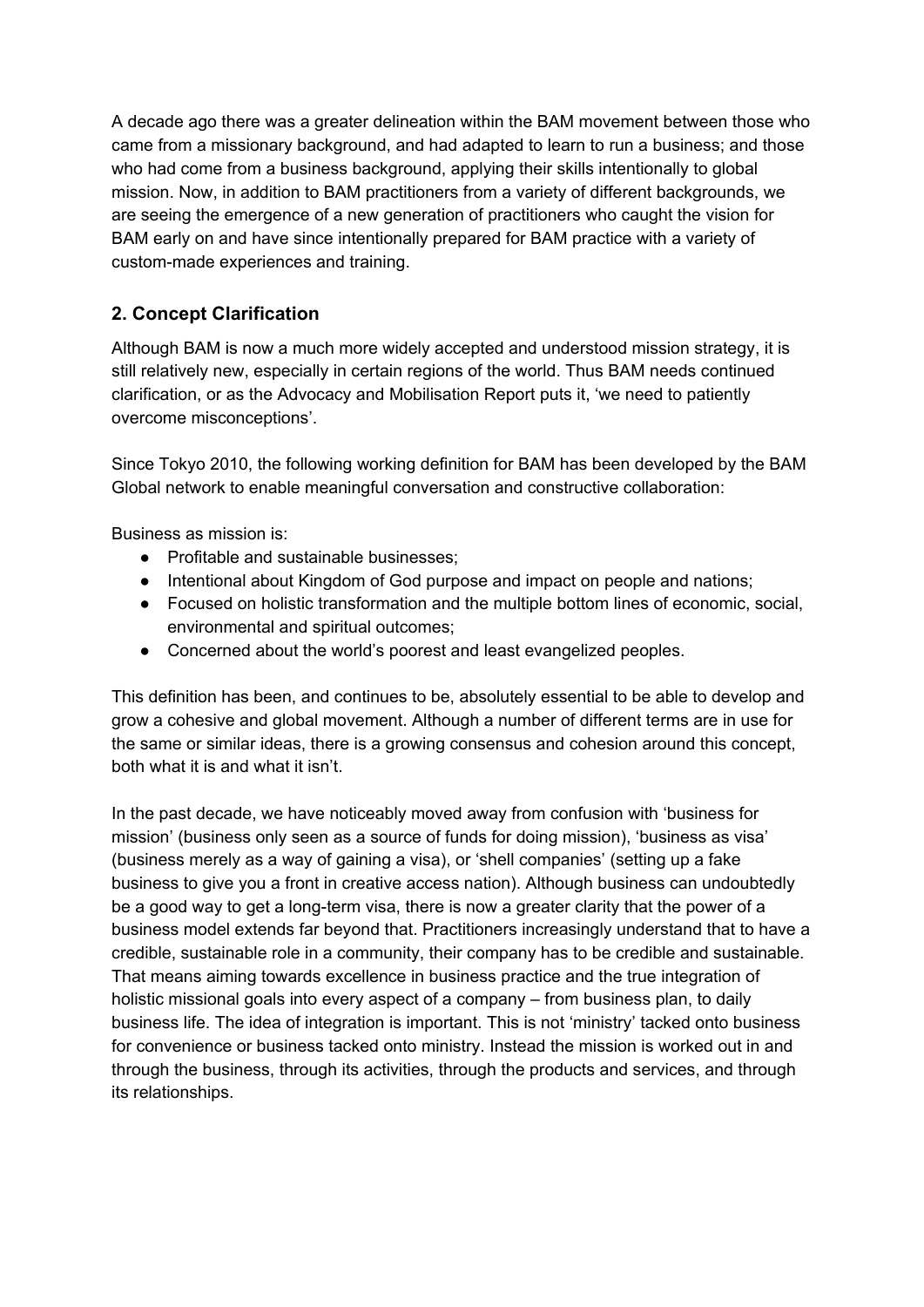## **3. Education and Training**

Education and training remains a vital activity for the maturing of the movement. The Advocacy and Mobilisation Report identified that the sacred-secular divide remains a serious hindrance to business as mission. A biblical framework for business, work and economics is often lacking among would-be BAM practitioners, and as the 2010 article put it: there is a definite need for BAM to be taught in Bible colleges, mission courses and theological seminaries.

Most BAM practitioners require some kind of intentional missiological and/or business preparation, as well as equipping in skills such as management, cross-cultural communication, language acquisition, and so on – depending on their background and experience to date. Partnership with the church, mission agencies and academic institutions remains essential for multiplying training opportunities and curriculums.

### **4. Capital**

The 2010 discussion outline focused on the need for financial capital for BAM enterprises. This is still a vital need, which will be met by multiplying the number of funding sources available to BAM companies, as well as helping more companies become investible by developing rigorous plans for both financial and missional sustainability.

However, in the past decade, greater consideration has also been given to the adequate provision of other kinds of capital, for instance, human capital, relational (or social) capital, natural capital, intellectual capital, spiritual capital, and so on. There has been more focus on growing a healthy 'BAM ecosystem' to adequately support BAM practitioners and resource BAM companies. The number of initiatives focused on this goal has multiplied and become more globally diverse and connected, although greater resourcing and collaboration remain strategic priorities.

#### **5. Mentors**

Mentoring is a particular form of intellectual and relational capital that is still very much needed. One obvious development in the past decade is that as we have matured as a movement we now have a greater number of practitioners with knowledge and experience to pass on.

Demand remains high for mission-minded mentors, coaches and advisory board members from all industries, regions and business disciplines to help bring long-term stability and sustainability to BAM practitioners and companies.

#### **6. Prayer**

The Advocacy and Mobilisation Report highlighted perhaps our most important strength and opportunity: that God is already on the move in the global marketplace. Prayer is thus vital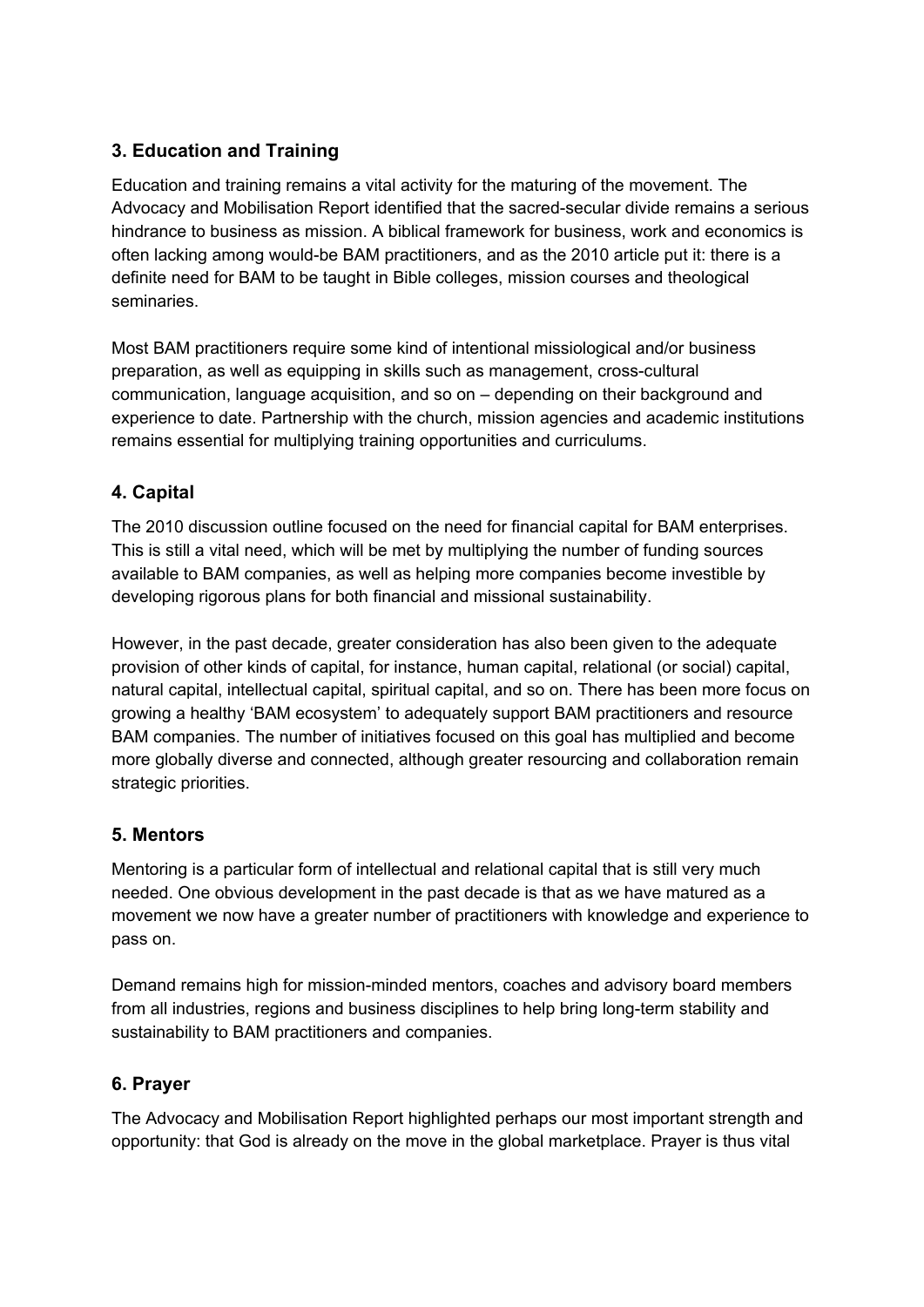work in the BAM community as we find ourselves co-workers with the Holy Spirit and engaging in spiritual warfare in daily business life.

Recently there has been a call by some very experienced BAM practitioners to not neglect our own prayer life or spiritual disciplines $6$ . A distinctive of business as mission versus a regular company, or even most social enterprises, is that we are seeking spiritual fruit, as well as a positive financial, social and environmental impact. As Jesus reminds us in John 15 verse 4, "No branch can bear fruit by itself; it must remain in the vine. Neither can you bear fruit unless you remain in me." The exhortation in the 2010 outline holds true: we must soak all our efforts in prayer, which is even more critical as we enter into the market place with a Kingdom of God invasion strategy. BAM practitioners must have prayer partners who intercede for them, their businesses, their employees, their relationships, and their impact on people and communities.

## **7 . Case studies**

Documented BAM case studies and stories continue to be critical for BAM growth and serve a dual function:

Firstly, case studies have a teaching and mobilising role for prospective BAM practitioners as the power of a good story helps bring the concept of business as mission to life in an inspirational format. This is especially true as we reach out to a generation for whom tangible experience is of paramount importance.

Secondly, they allow us to learn from real-life experiences and draw out principles and fruitful practices. A trend in the past ten years is the multiplication of the number of BAM case studies to draw on with new books and papers published<sup>7</sup>. There has been a specific focus on "think tank" processes that have brought groups together to listen, learn, and share fruitful practices. Work on the BAM Global Think Tank began in 2011 and to date, around 30 reports have been published $8$  to disseminate the findings. Most of these resports draw on relevant case studies and focus on a diverse range of topics, from BAM and Church Planting, to BAM Incubation, to BAM and Human Trafficking; as well as geographically-focused reports.

## **8. Evaluative tools**

The final gap identified by the Tokyo 2010 discussion outline on BAM was: the need to develop instruments using agreed key indicators of personal and societal transformation which will help measure the quadruple bottom-line impact of BAM.

<sup>&</sup>lt;sup>6</sup> What is Success? Advancing Spiritual Impact in BAM (May 2019) Published article on The BAM Review blog <https://businessasmission.com/what-is-success-advancing-spiritual-impact-in-bam/>

 $7$  A notable recent example is "BAM Global Movement" which has 25 or so case studies linked to concept clarification, see:

<http://matstunehag.com/2018/04/25/bam-global-movement-business-as-mission-concept-and-stories/> <sup>8</sup> BAM Global Reports series, see: <https://bamglobal.org/reports/>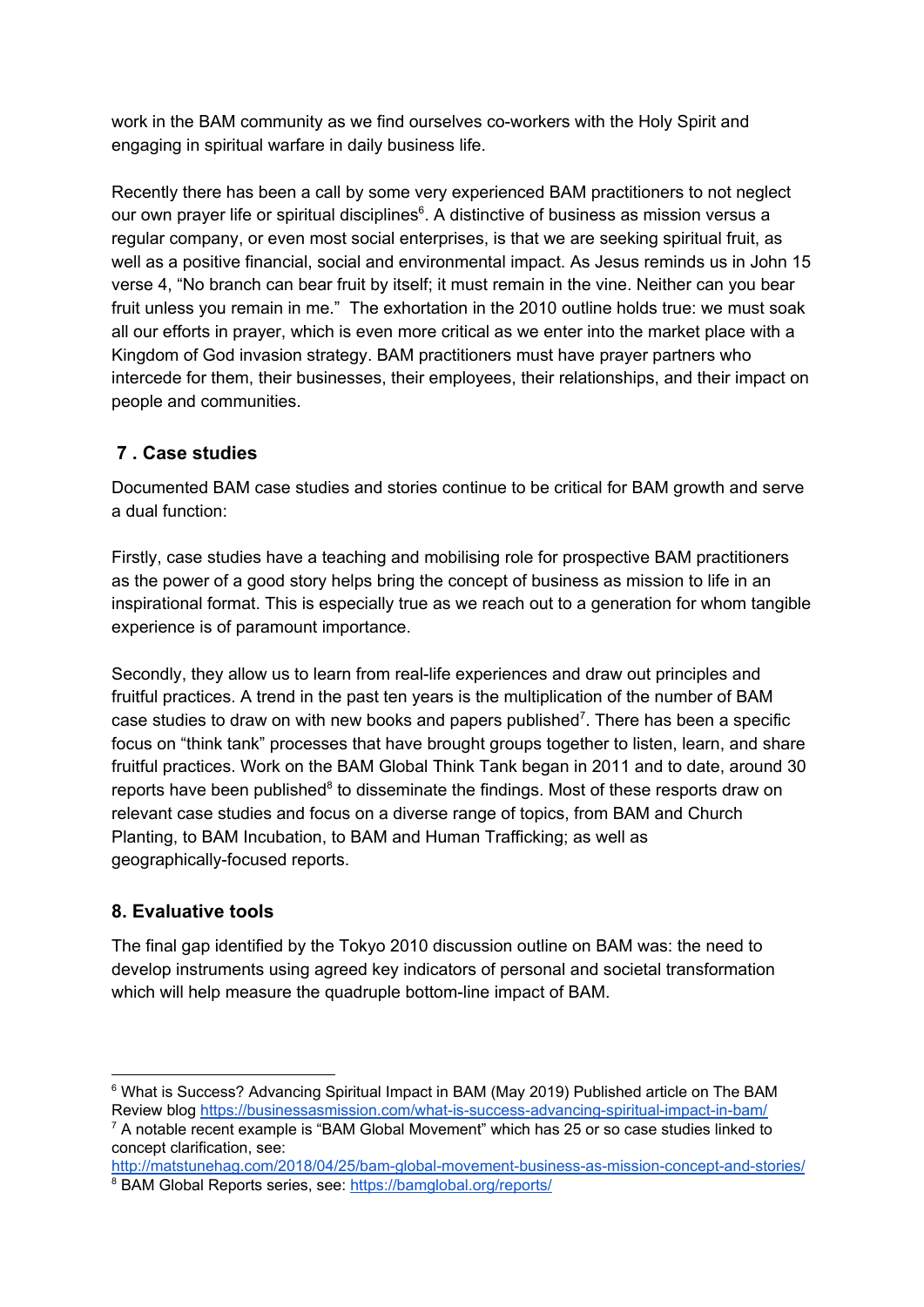This remains a critical point of discussion within the BAM community. For instance, in the BAM Global Consultation on BAM and Mission Agencies which is currently ongoing, one of the four key issues to address has been 'The Effective Integration of Business as Mission'. This includes clearly defining what positive impact or "success" looks like for agencies engaged in BAM, as well as developing metrics and tools that will help evaluate progress towards this impact. The BAM Global Think Tank Report on Measuring BAM Impact<sup>9</sup> published in 2014 made a start on this challenging topic.

How success is defined and measured will somewhat depend on the business model, the vision for the company, and the values and personal motivation and call of the practitioner. One gap that was clearly identified through the BAM Global Think Tank process and Congress in 2012 to 2013 was a relative lack of focus by BAM practitioners on the 'environmental bottom line' of business as mission. To redress this balance, a BAM Global Consultation on BAM and Creation Care is currently underway.

# Looking Forward

By way of conclusion, I'd like to summarise some of the concerns and strategic issues outlined above into four characteristics we hope will increase as we continue to grow as a movement:

## **Four Characteristics for BAM Movement Growth:**

**Greater Depth** – Avoiding mission drift and maintaining spiritual fruit by remaining deeply rooted in biblical truth and Christ-centered.

**Greater Breadth** – Putting the global into the BAM global movement by encouraging national and regional groups to develop language-specific and geographically-based resources and networks.

**Greater Connectivity** – As resources and initiatives continue to be developed by a growing number of entities in the BAM ecosystem, ensuring these are more effectively multiplied and utilized by growing the number of connections and collaborative partnerships.

**Increasingly Evaluative** – Continuing to be intentional about learning and drawing out fruitful practices from our BAM experiences in order to pass them on. Also, that we will have clearer views of what success looks like for a BAM company and increasingly effective ways to evaluate progress.

In closing, my prayer is that the Lord would continue to teach us, that he will help us to multiply and bear fruit for his Kingdom's sake, as we continue to work on these characteristics and strategic issues.

<sup>&</sup>lt;sup>9</sup> Measuring BAM Impact Report, see, <https://bamglobal.org/report-measuring/>